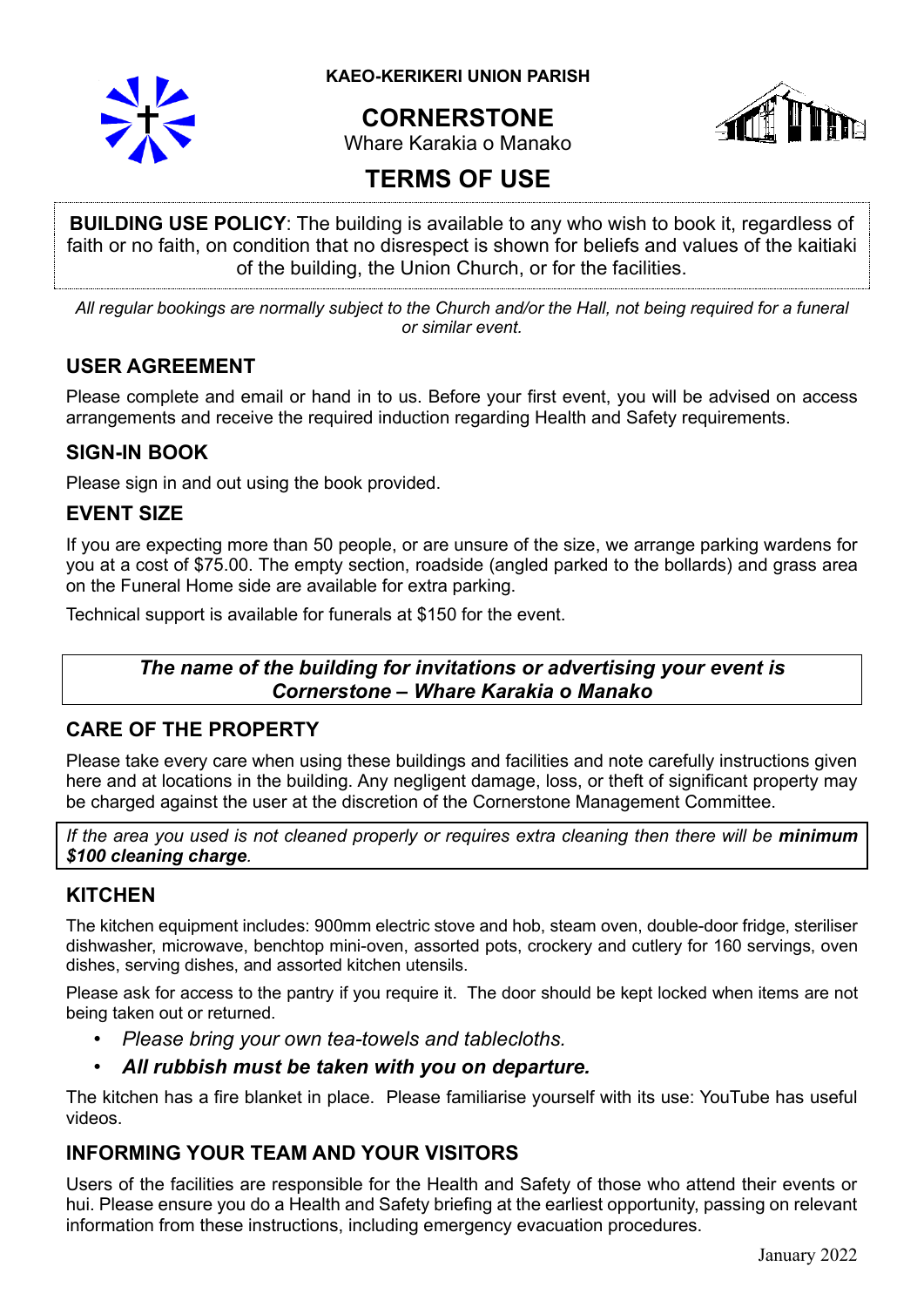Encourage your people to take shared responsibility for the well-being of all present. First Aid equipment is located in marked cupboards in the kitchen and in the kitchenette.

## **COMFORT AND SAFETY**

Larger groups need to designate one person in your team to be responsible for comfort (heating/fans/cooling/doors/windows) and the layout of chairs and other furniture to ensure safe evacuation in case of emergency.

#### **CHAIRS**

100 chairs are available in the Hall. Around 107 are in the Church, including in the Church cupboard. The trolley in the cupboard can be used with both types of chairs.

For larger events using both spaces, it is recommended to use the 70 chairs in the Church plus the Hall chairs, *keeping access to the cupboard if additional chairs are needed.*

### **HAZARDS or INCIDENTS**

Please record any hazards you notice, or incidents that happen, on the relevant form (found in the back of the visitors' book). You might think a hazard insignificant, or that someone else will notice, but please do it anyway.

Likewise, if anything that happens to the facilities, equipment or to people (accident or medical), even if minor, it can help us keep an eye out for any trends. Under law it is now everyone's obligation to take care of health and safety.

If a hazard needs urgent attention, or an incident has meant calling emergency services, phone 021 722 938 or 021 02688103 also.

#### **EMERGENCY PROCEDURES**

If there is a fire, activate the alarm and use voice to alert others. Contact the Fire Service (111) from a safe place.

#### **Note: the address is 144 Kerikeri Road, Kerikeri.**

Firefighting equipment is used if it is safe to do so.

The group leader directs all occupants to leave the building immediately by the nearest exit and delegates certain individuals to:

- oversee evacuation through each exit being used, guide the people to the nearest place of safety, and be responsible for keeping the group safe and together.
- run a sweep of each area, including the toilets and shower for any remaining occupants.

The leader makes a final check with groups in each safe area for any further requirements and reports information to firefighters.

#### **PUBLIC LIABILITY**

The property trustees, the Methodist Church, advise that if damage is caused by negligence or lack of appropriate oversight by someone hiring the premises, their insurer has the right of subrogation (claiming against) that person or organisation for the costs met by the insurer. You may therefore choose to put your own public liability insurance in place if you do not have it already.

# **USE OF ALCOHOL**

Alcohol may be used in the facilities **only with the special approval of the Parish Council.** An application form can be supplied on request. Approval is given only on the understanding that it will be used in moderation, the indicator for this being the ability to drive within the law.